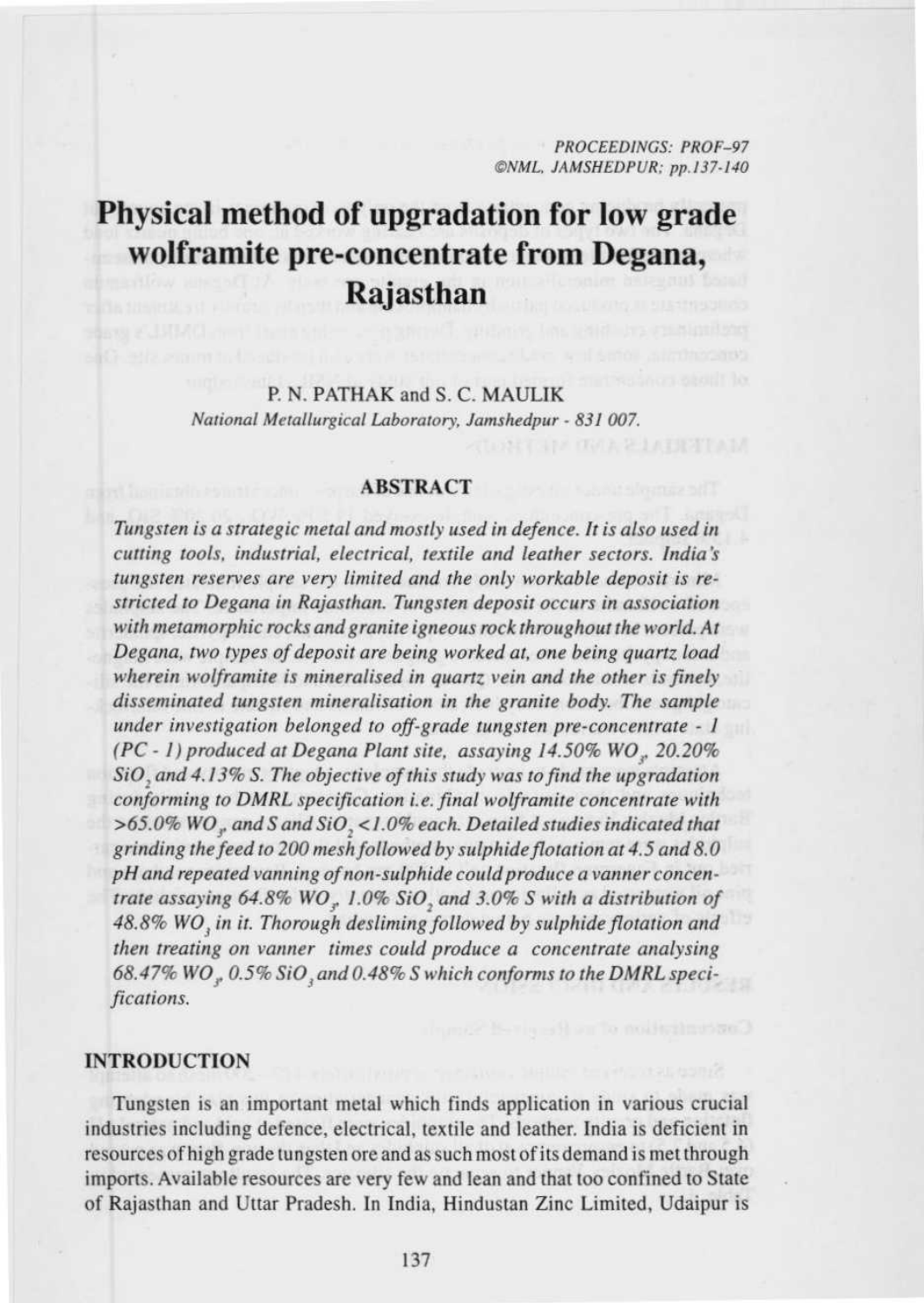# *P. N. PATHAK and S. C. MAUI,IK*

**presently producing concentrate from the only working mines in the country at Degana. The two types of deposits are bearing worked at. one being quartz load where in wolframite is mineralised in quartz vein and the other is finely disseminated tungsten mineralisation in the granite ore body. At Degana wolframite concentrate is produced partly by handpicking and then by gravity treatment after preliminary crushing and** grinding **. During** processing **apart from** DMRL**'s grade concentrate**, **some low grade concentrates were also produced at mines site. One of those concentrate formed part of our study** at NML **, Jamshedpur.**

#### MATERIALS AND METHODS

**The sample under investigation was one of the pre-concentrates obtained from Degana**. **The pre-concentrate sample assayed** 14.50% WO, 20.20% **SiO, and 4.13% sulphur.**

Mineral characterisation study conducted on the sample indicated the presence of wolframite as the only mineral of economic importance. The sulphides were present in order of abundance as pyrite, pyrrhotite, chalcopyrite, sphalerite and arsenopyrite. The other metallic gangues present in the sample were magnetite, hematite and limonite etc. Quartz, topaz, mica and feldspar formed the silicate gangue. Liberation study indicated wolframite and silicate in fine interlocking state which warranted fine grinding.

Attempts were made to upgrade the sample by adopting gravity and flotation techniques and their suitable combination. Concentration by gravity (using Bartles Mozley Vanner) at finer size could separate silicate gangue whereas the sulphides were removed by flotation methods. All flotation tests work were carried out in Fagergren flotation cell in 500 gm hatches. Potassium xanthate and pine oil were used as collector and frother respectively for floating sulphide. The effects of various process parameters were studied.

#### **RESULTS AND DISCUSSION**

#### **Concentration of as Received Sample**

Since as received sample contained approximately 43% -200 mesh so attempt was made to study its amenability for concentration at this size by adopting flotation and gravity methods. The sulphides were floated at acid and natural pH (4.5 and 7.5) to ensure removal of all sulphides and then the non-float was passed over Bartle Mozley Vanner to separate the silicates. The result are presented in Table 1.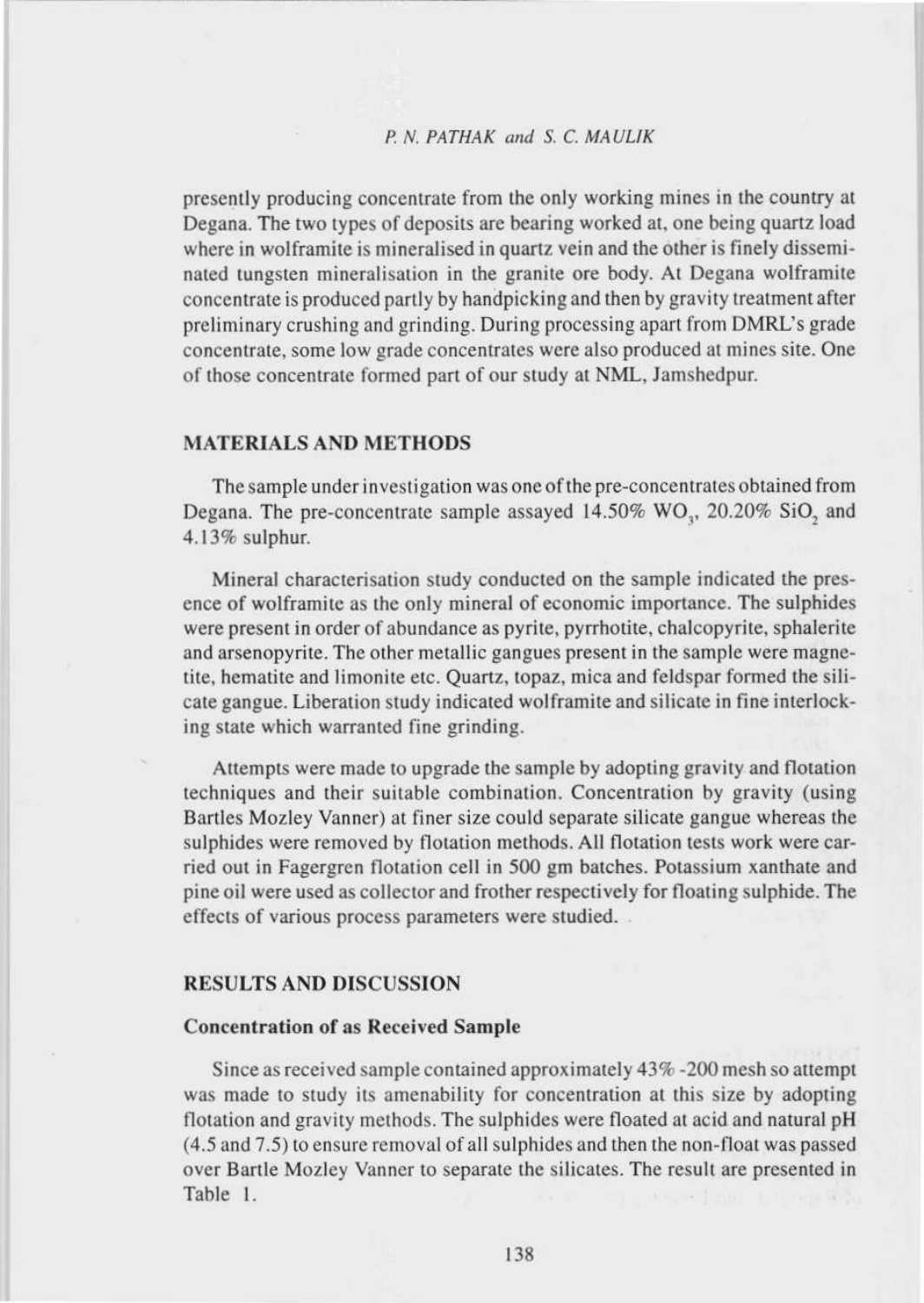# P Al. PATHAK **and S**. C. MAULIK

| Products    |              | Assay $(\%)$ | Dist. $(\%)$ |       |       |
|-------------|--------------|--------------|--------------|-------|-------|
|             | $Wt.$ $(\%)$ | WO.          | SiO.         | WO.   | SiO.  |
| V.Conc      | 21.7         | 50.31        | 1.63         | 65.7  | 1.6   |
| V.Tails     | 61.7         | 7.54         | 32.20        | 28.0  | 89.2  |
| Sul.Float   | 16.6         | 6.85         | 12.40        | 6.3   | 9.2   |
| Head (Calc) | 100.0        | 16.69        | 22.30        | 100.0 | 100.0 |

*Table 1: Results on as recived pre-concentrate sample*

The above **results indicate that there is loss of value both in vanner tailings and sulphides** though **vanner concentrate analyses low in silica** .This was **attributed to** the locking of **wolframite with associated gangue minerals.**

### **Beneficiation with Finely Ground Sample**

Considering the unsatisfactory results with a feed with  $43\%$  -200 mesh and the need of fine grinding for a fair liberation of wolframite, experiments were carried out with sample ground to all passing below 200 mesh. The ground product was flotated to remove sulphides followed by further concentration using vanner. The experimental results are presented in Table 2.

| Products            |        | Assay (%) |       |      | Dist. $(\%)$ |       |       |
|---------------------|--------|-----------|-------|------|--------------|-------|-------|
|                     | Wt.(%) | WO.       | SiO.  | S    | WO.          | SiO.  | S     |
| V.Conc.I            | 12.8   | 64.83     | 1.06  | 3.10 | 48.8         | 0.6   | 9.0   |
| V.Conc.II           | 1.7    | 55.53     | 2.24  | 3.60 | 5.5          | 0.2   | 1.4   |
| V.Cl.Tails          | 67.7   | 8.90      | 29.90 | 4.55 | 35.4         | 87.6  | 70.2  |
| Sul.Float           | 17.8   | 9.83      | 15.10 | 4.80 | 10.3         | 11.6  | 19.4  |
| Head $(Calc)$ 100.0 |        | 17.01     | 23.10 | 4.39 | 100.0        | 100.0 | 100.0 |

*Table 2: Results on pre-concentrate ground to 200 mesh*

The results shown in Table 2 indicate that due to an improvement in the liberation of wolframite at 200 mesh the concentrate assayed or *65%* WO, but sulphur and silica content were relatively high. This may be due to be presence of fines and slimes resulted by the fine grinding of the sample and their poor separation characteristics by gravity and flotation methods.

#### Concentration **using** Deslimed Feed

Considering the detrimental effects of fines and slimes, experiments were carried out using thoroughly deslimed feed. Like the previous experiments the sand was floated for the separation of sulphides. The sink from the flotation